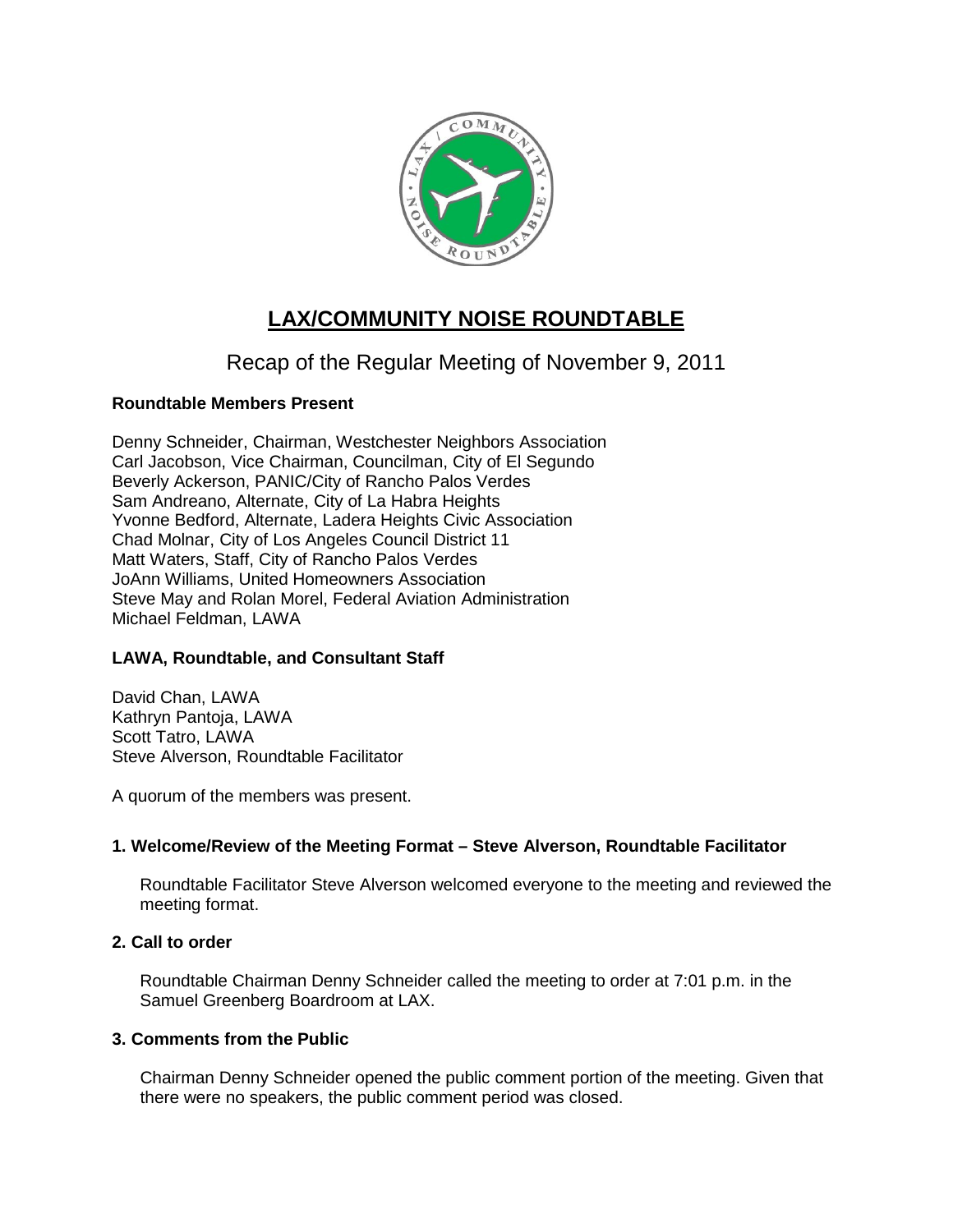#### **4. Selection of One Roundtable Member to Attend UC Davis Aviation Noise and Emissions Symposium**

LAWA staff member David Chan explained that LAWA covers the cost for one community member to attend the annual UC Davis Aviation Noise and Emissions Symposium and rotates the attendance opportunity between the LAX Roundtable and the LAX Area Advisory Committee. Since it was the Roundtable's turn, he asked the Roundtable to designate one member to attend the event, which will be held March 4-6, 2012 in Palm Springs. He further explained that the member who will be attending the Symposium will need to provide a brief presentation covering the main topics of the Symposium to both committees. He indicated that LAWA will also need BOAC's approval prior to sending a member to the event.

Chairman Denny Schneider opened the discussion by asking for nominations for one member to attend. Vice Chairman Carl Jacobson nominated Dick Croxall as the Roundtable member to attend the symposium. Carl indicated that in addition to being El Segundo's alternate on the LAX Roundtable, Mr. Croxall also serves on the LAX Area Advisory Committee, so both committees would benefit from his attendance at the Symposium. Member Sam Andreano seconded the motion, which carried unanimously.

**Note:** Subsequently, David Chan sent an email to Carl Jacobson informing him that documentation indicating Mr. Croxall as an alternate representative for the City of El Segundo on the Roundtable could not be found, and requested that they submit a copy of such documentation or provide a letter to designate Mr. Croxall as such.

## **5. Work Program Item A11 – Continuing Discussion on CDA at Lower Altitudes**

Federal Aviation Administration (FAA) representative Steve May said that he had tried to get Rob Henry from the (FAA) Western Service Center Operations Support Group in Renton, Washington to attend tonight's meeting, but Rob was unable to come. Steve said he will try to have Rob attend the next meeting.

Steve reported that Rob Henry's group reviewed the 2004 City of La Habra Heights Noise Study and deemed that the study cannot be used as a baseline for noise measurement comparison since the study did not segregate aircraft noise from non-aircraft noise data.

He also reported that a couple of weeks ago the FAA received a letter containing accusations about the falsely filed Categorical Exclusion (Cat Ex) for the LAX CDA procedures. He said his agency takes such accusations very seriously and that his office and legal counsel are currently looking into the matter.

Sam Andreano said the filed Cat Ex for the LAX CDA indicated that there were no changes below 3,000 feet, which he believes is not true, since LAWA's analysis showed changes in altitudes below 3,000 feet for 24R arrivals.

Steve May said the FAA is still looking into this matter. He added that the difference in altitude appears to be about 200 feet, which is well within the expected tolerance of the radar data. Roundtable facilitator Steve Alverson said that the accuracy of radar data is plus or minus 300 feet.

Sam Andreano said that environmental studies such as EIS and EA were conducted for air traffic changes in New York and Denver respectively but he did not see such a study for the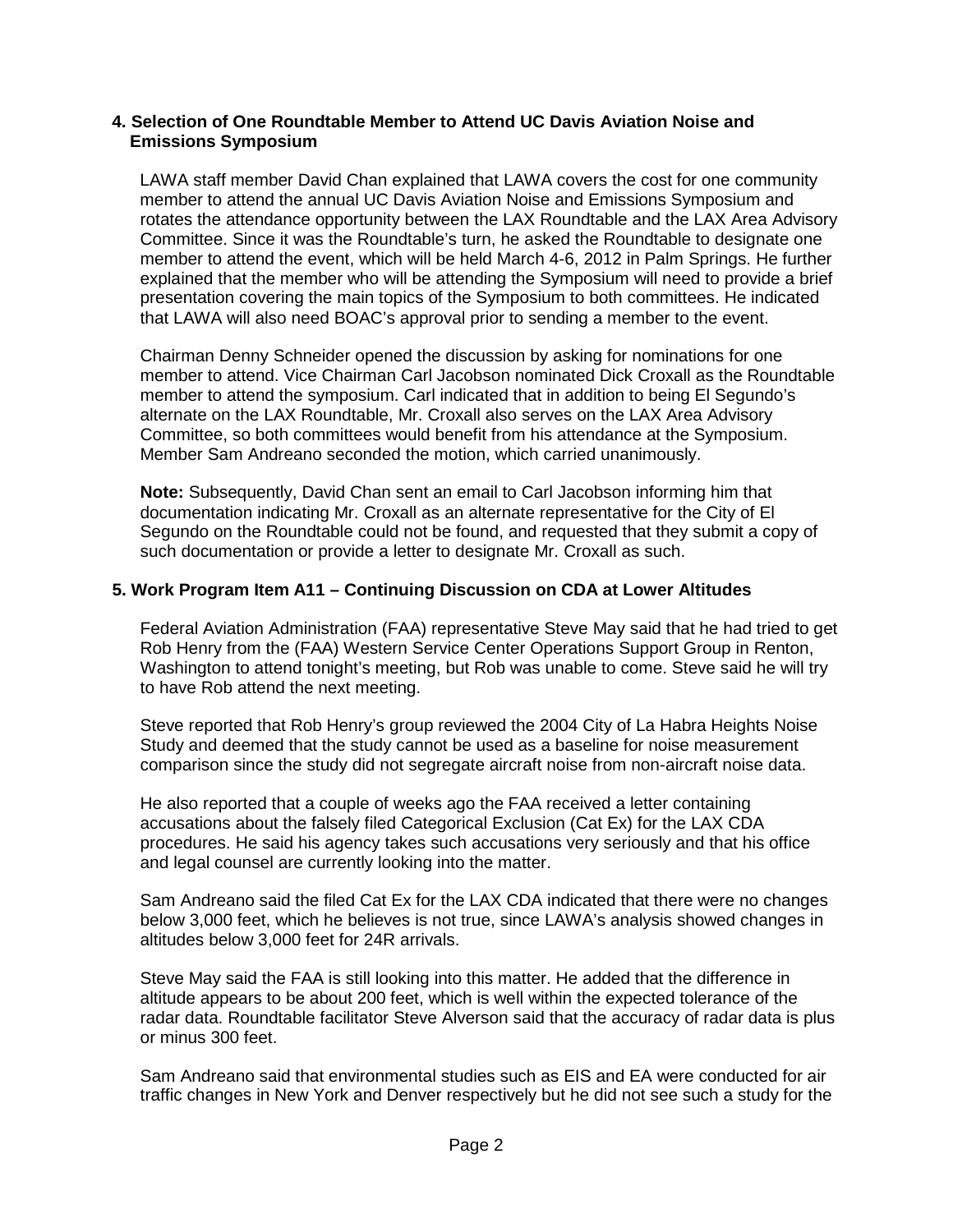LAX CDA procedures. Steve May said that he was not familiar with the changes in procedures proposed for those projects, but he believes they must have been more complex than the LAX CDA or they would have received a Cat Ex.

Chairman Schneider stated that there is a checklist of critical issues that the FAA needs to evaluate under the National Environmental Policy Act (NEPA). Steve May said his agency followed the NEPA requirements and confirmed the appropriateness of a Cat Ex for the LAX CDA. Chairman Schneider requested that Steve provide a copy of the NEPA checklist to the Roundtable members.

Steve May also reported that the FAA was not able to obtain the thrust/flap settings information from the airline as requested from the previous meeting.

Chairman Schneider asked if the FAA had evaluated moving the arrival tracks further to the north in the vicinity of La Habra Heights. Stave May said that FAA would not make such a change as the aircraft are on a stabilized approach at that time. He added that not a great deal could be done to address the problem.

Chairman Schneider requested that the FAA focus on looking for potential solution to address the noise issues related to aircraft on the CDA. He emphasized that the Roundtable is not proposing that FAA do away with the CDA, but just to see what can be done to address La Habra Heights' concerns about increased aircraft noise over its community.

Chairman Schneider added that since a member has raised issues regarding health effects, he requested LAWA provide an update on whether there is new research related to aircraft noise induced health issues.

Roundtable members also discussed the technical aspects of the CDA involving equipment, fleet mix, altitude, and route.

#### **6. Work Program Item C1 – Defining the Purpose of Establishing Working Relationships with Other Roundtables**

Steve Alverson gave a presentation on this work program item to seek in defining the purpose of establishing working relationships with other roundtables. Steve reminded the members of their July 2009 interaction with David Carbone who was (at that time) the Program Coordinator for the San Francisco International Airport (SFO) Community Roundtable. David made a presentation to the LAX Roundtable that included the history/background of the SFO Roundtable and explored some possible ways for the two Roundtables to work together.

While Steve pointed out some benefits and drawbacks of working with the SFO Roundtable and provided some recommendations on ways to allow for increased connectivity between the two organizations, he indicated that he would like to obtain input from the members as to defining what they wished to get out of having a relationship with the SFO Roundtable or other noise forums. Noting that the Roundtable members had no immediate ideas, Chairman Schneider suggested that LAWA send an e-mail to ask the members for their suggestions or ideas on what they would like to accomplish by establishing working relationships with other roundtables.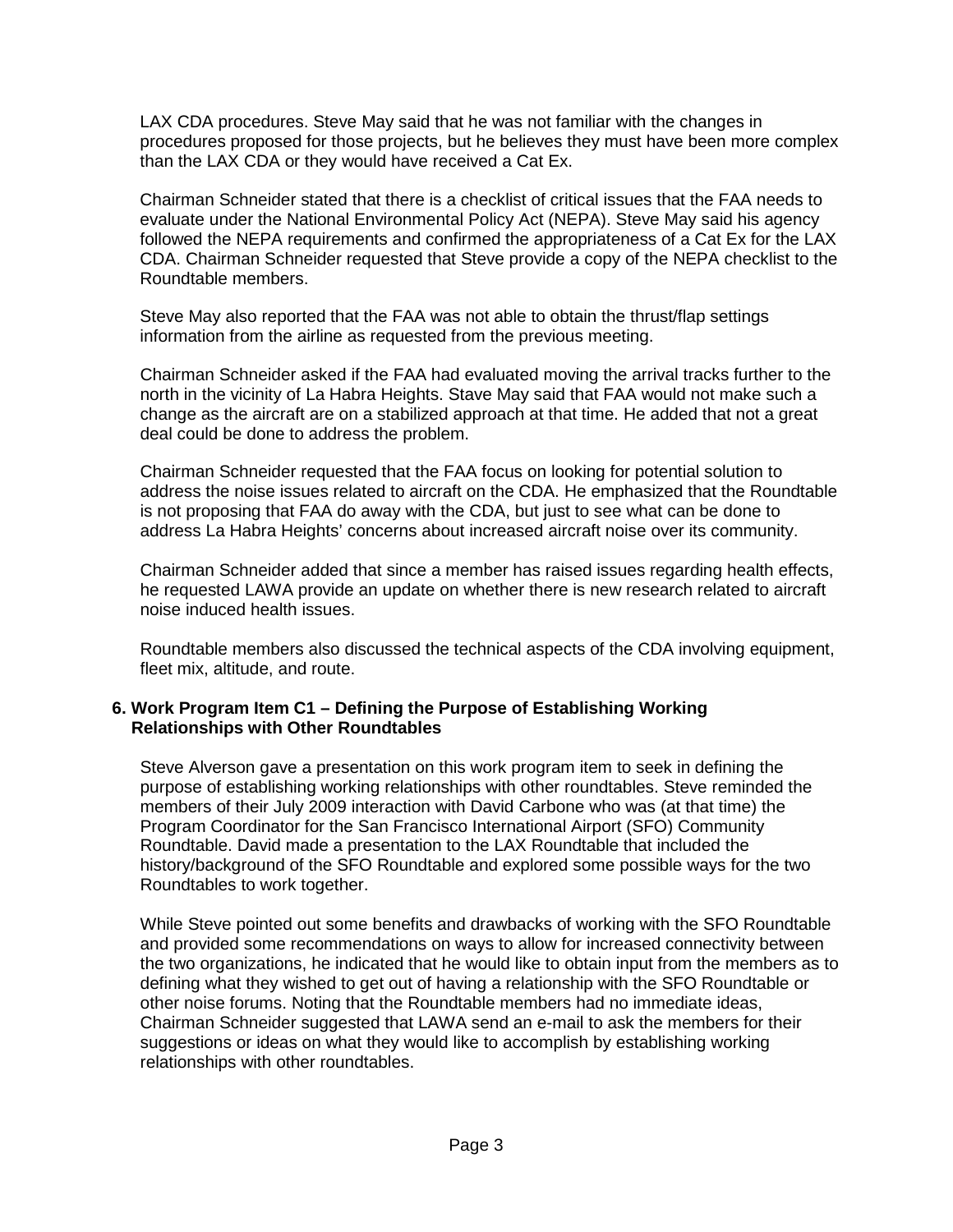Steve pointed out that although there was a recommendation to do so in 2009, no one on LAWA's staff was receiving the SFO Roundtable packet e-notices. Steve suggested to add David Chan to the SFO Roundtable e-distribution list. Chairman Schneider agreed with his suggestion.

## **7. Statistical Update on Aircraft Operations**

David Chan provided updated statistics on specific aircraft operations that LAWA monitors on a monthly basis. The following is a summary of the key points from the presentation.

#### *Work Program Item A9 – Departures on Runway 25L*

In 2007, departures on runway 25L were at the highest level because of the Center Taxiway construction that required closure of 25R on weekend which in turn caused aircraft to depart on the outboard runway (25L). After construction was completed, 25L departures started to decline and reached a stabilized level in 2009 and 2010. In 2010, 6% of the departures occurred on the outboard runway while the majority 96% occurred on the inboard.

Runway closure is a major factor in determining which runway aircraft can use. For instance, if runway 25R is closed, then aircraft would need to take off on 25L thus causing the increase in 25L departures. During the most recent 13-month timeframe, 25L departures remained at a consistent level from month to month as closure activity was at a relatively low level.

Mike Feldman indicated that there will be an increase in runway closures as maintenance that has been deferred due to construction projects must now be performed. Scott Tatro added that every effort will be made to maximize the work that is done on a particular runway when it is closed.

It is challenging for the FAA to assign 25R departures for cargo and general aviation aircraft whose facilities are located south of the outboard runway (25L), especially during the daytime and evening hours when traffic volume is high, since these aircraft would need to cross two active runways. Despite this challenge, the FAA has managed to successfully assign more Cargo and GA aircraft on 25R than on 25L for departures.

#### *Item A10 – Turboprop Community Overflights*

Turboprop aircraft departing from LAX are following a standard flight procedure that directs them to the SLI VOR when they're heading to eastern destinations, which in turn causes them to fly over the Peninsula. The annual statistic for turboprop overflights of the Peninsula shows a declining trend for the last 10 years with average daily overflights decreased from 53 in 2000 to 13 in 2010. A review of the past 13 months indicates the number of turboprop overflights of the Peninsula has remained relatively stable. Skywest has the most overflights over the Peninsula as it also has the most turboprop operations among the turboprop carriers at LAX.

Jet overflights of the Peninsula remain very low at about two percent of all southbound jet departures. Most of these jets are at or above 13,000 ft when they fly over the Peninsula.

#### *Windsor Hills Noise Concerns*

In responding to Joann Williams' concerns about noise affecting the Windsor Hills community on a 24-hour basis, David Chan mentioned that he examined flight tracks for a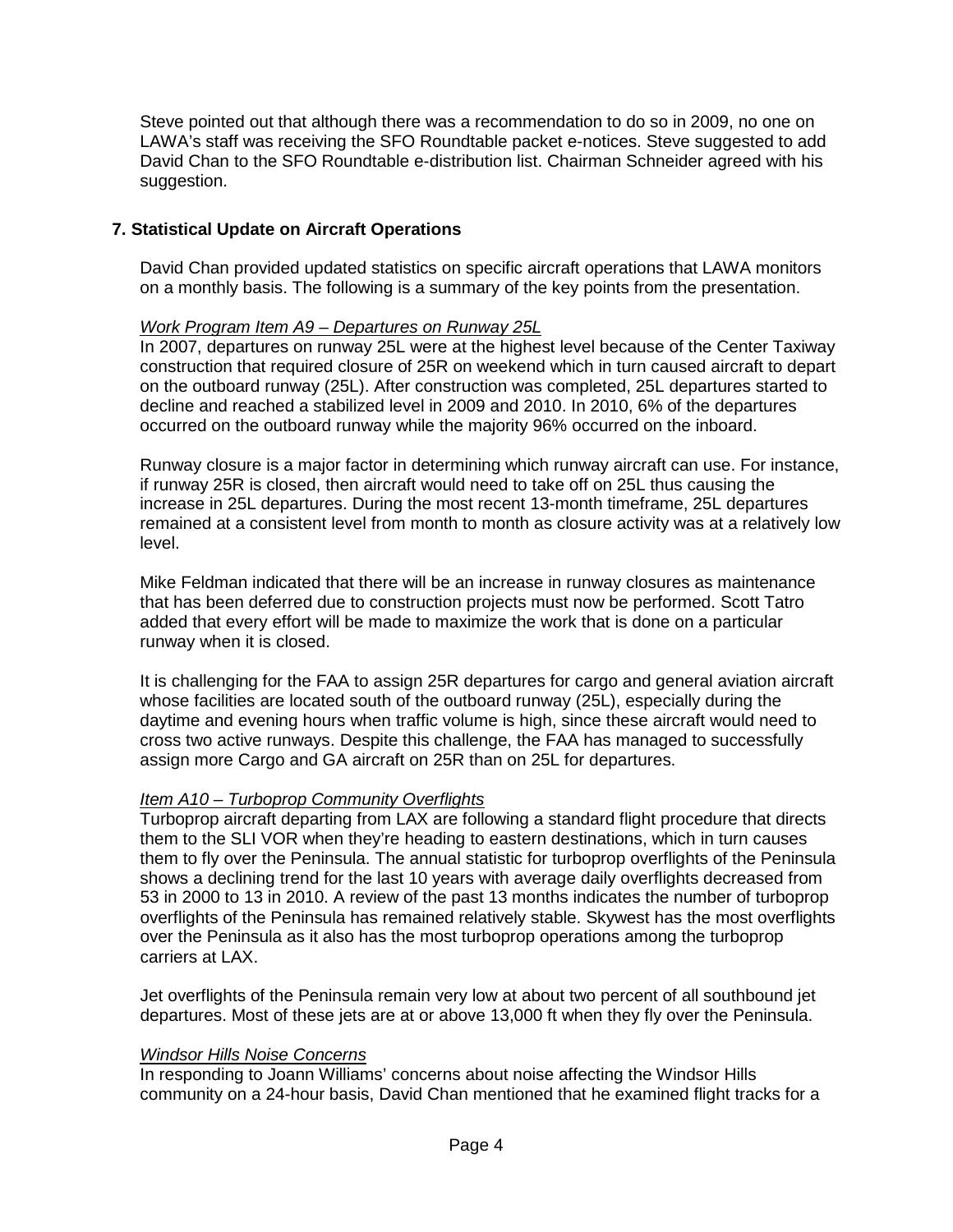24-hour period to try to identify potential aircraft operations that may cause noise affecting that area, and that he would like to share his findings with the members at this meeting. His findings revealed that during the period from 6:30 am to 12 AM, there are some aircraft on the short turn approach that fly over the area east of Windsor Hills, but they are relatively few. LOOP departures skirt the south side of Windsor Hills, but those aircraft are at an altitude of 12,000 to 15,000 feet. In addition, there are other aircraft activities including GA aircraft and helicopters from other airports that are passing through the area.

From midnight to 6:30 AM, LAX over-ocean operations aircraft arriving from east to west do overfly Windsor Hills at about 8,000 to 10,000 feet. These operations, however, have been occurring since 1973. Also during the night when ambient noise level is low, residents in Windsor Hills may notice ground noise from LAX such as noise coming from aircraft moving on the taxiways, queuing for departure, and other aircraft activities on the ground at the airport. In closing, David Chan indicated that the noise that Windsor Hills residents are hearing on a 24-hour basis is a combination of all aircraft activity in the area and that he cannot point to one specific operation that is causing noise on a 24-hour basis.

## **8. Aviation Noise News Update**

The following are highlights of some of the notable noise news items from Steve Alverson's presentation. The rest of the items can be found in the presentation which is posted at the Roundtable's webpage at [http://www.lawa.aero/LAXNoiseRoundTable.aspx.](http://www.lawa.aero/LAXNoiseRoundTable.aspx)

## **LAX Noise Has Declined Since 1992**

- Aircraft are creating less noise at Los Angeles International Airport primarily due to efficiencies in the airline industry over the past two decades
	- "Noise levels declined up to 6 decibels in communities surrounding LAX due to fewer flights and quieter engines installed on passenger planes since 1992," says Scott Tatro, LAX Environmental Affairs Officer
	- "Federal laws enacted over the past 20 years have required air carriers to significantly reduce noise generated by plane engines," Tatro said
- The Federal Laws have resulted in larger aircraft operating at full capacity leading to an 18 percent decline in departures and landings at LAX
- Even though operations have dropped, passenger traffic at LAX increased from 45.7 million travelers in 1992 to over 59 million travelers in 2010
- "Noise was further alleviated in 17,310 residences over the past 20 years through airport-funded soundproofing improvements or LAX's Residential Acquisition and Relocation Program."

Source: [http://www.dailybreeze.com/news/ci\\_19032774](http://www.dailybreeze.com/news/ci_19032774)

#### **New Long Beach Airspace Proposal Relieve South Bay Pilots**

• A second proposal for the Long Beach Airport has been developed for approval by the FAA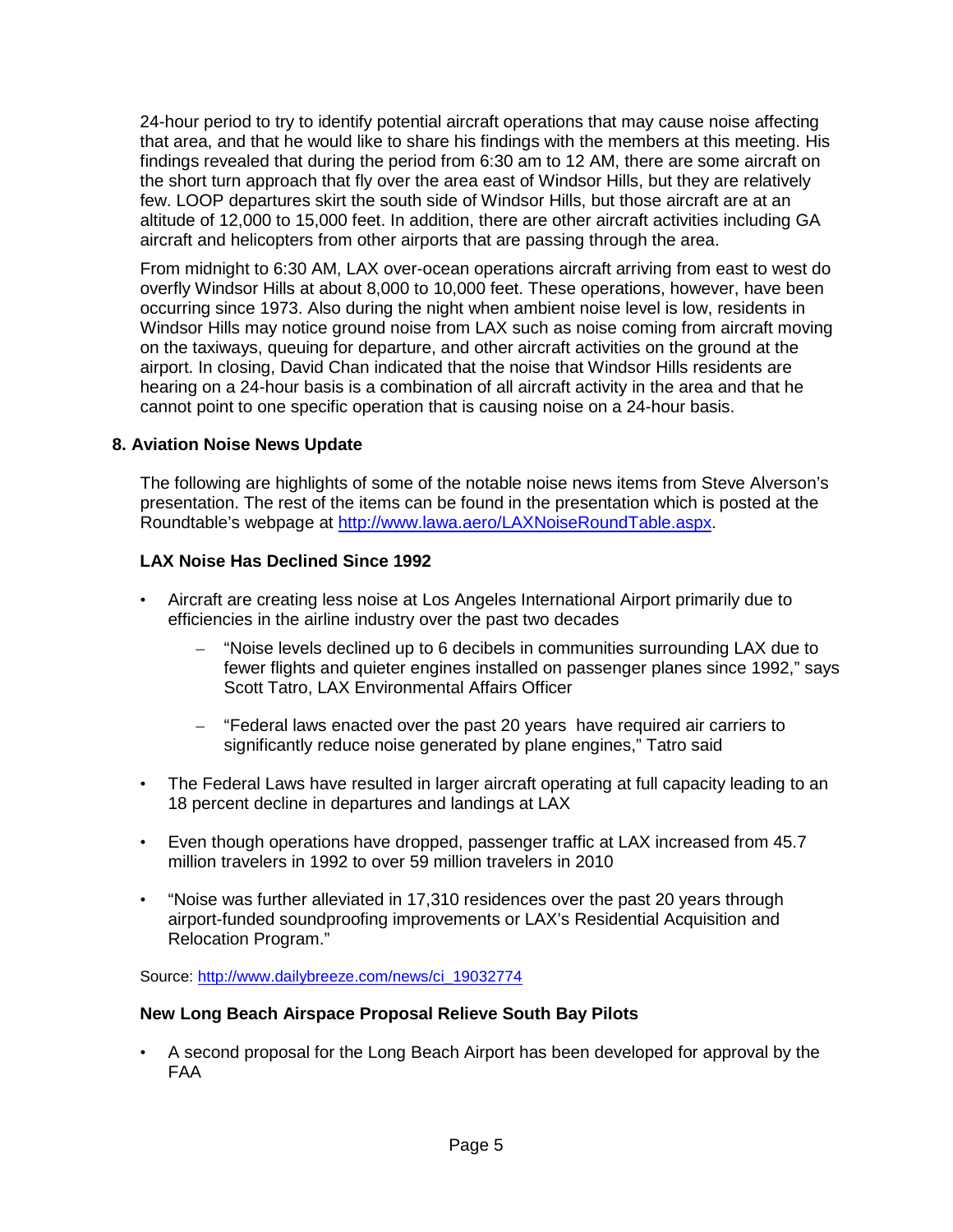- The tentative plan aims at reducing risk of midair collisions between small aircraft and jetliners over densely populated areas
- The latest plan for the Airport is much scaled back from last year's, in large part due to outcry from South Bay pilots and local municipalities worried about safety and increased air traffic over residential neighborhoods
- The plan would include transforming the airspace from a currently designated Class "D" airspace to a Class "C" airspace, which gives controllers more radar control
- Many concerns have risen as a result of transforming the congested Southern California Airspace from General Aviation (GA) Pilots, the FAA, and Local Municipalities
	- GA operators, including flight schools, do not want to have their operations affected by the more restrictive airspace and the delays associated with getting clearances
	- GA pilots are worried because the new plan does not follow visual landmarks that would make it easier for pilots to navigate
	- With the introduction of a Class C airspace operated remotely by controllers in San Diego, GA pilots will have to establish two-way radio communication with controllers in order to enter and exit the airspace
	- GA pilots are worried since they are not on instrument flight plans that they will get brushed off by the controllers
- The FAA
	- The FAA's Ian Gregor says that Long Beach Airport is the "…only airport of 89 in the Continental U.S. that serves more than a million passengers without surrounding Class C or B airspace."
	- Ian Gregor went on to say, "I think it is pretty obvious that it's much better to have controlled airspace around a commercial airport than have a situation where commercial aircraft have to fly through essentially uncontrolled airspace for a while."
- Local Municipalities
	- Rancho Palos Verdes officials have taken a particular interest in the plan because of concerns about aircraft (flight training) noise and the safety of new pilots who might need to make emergency landings along the coast
	- "We believe that the new proposal is safer for aircraft flight and should mitigate our concerns about increased aircraft noise in and around the South Bay area, especially the Palos Verdes Peninsula," said Dennis McLean, the city's finance director and a former airline official.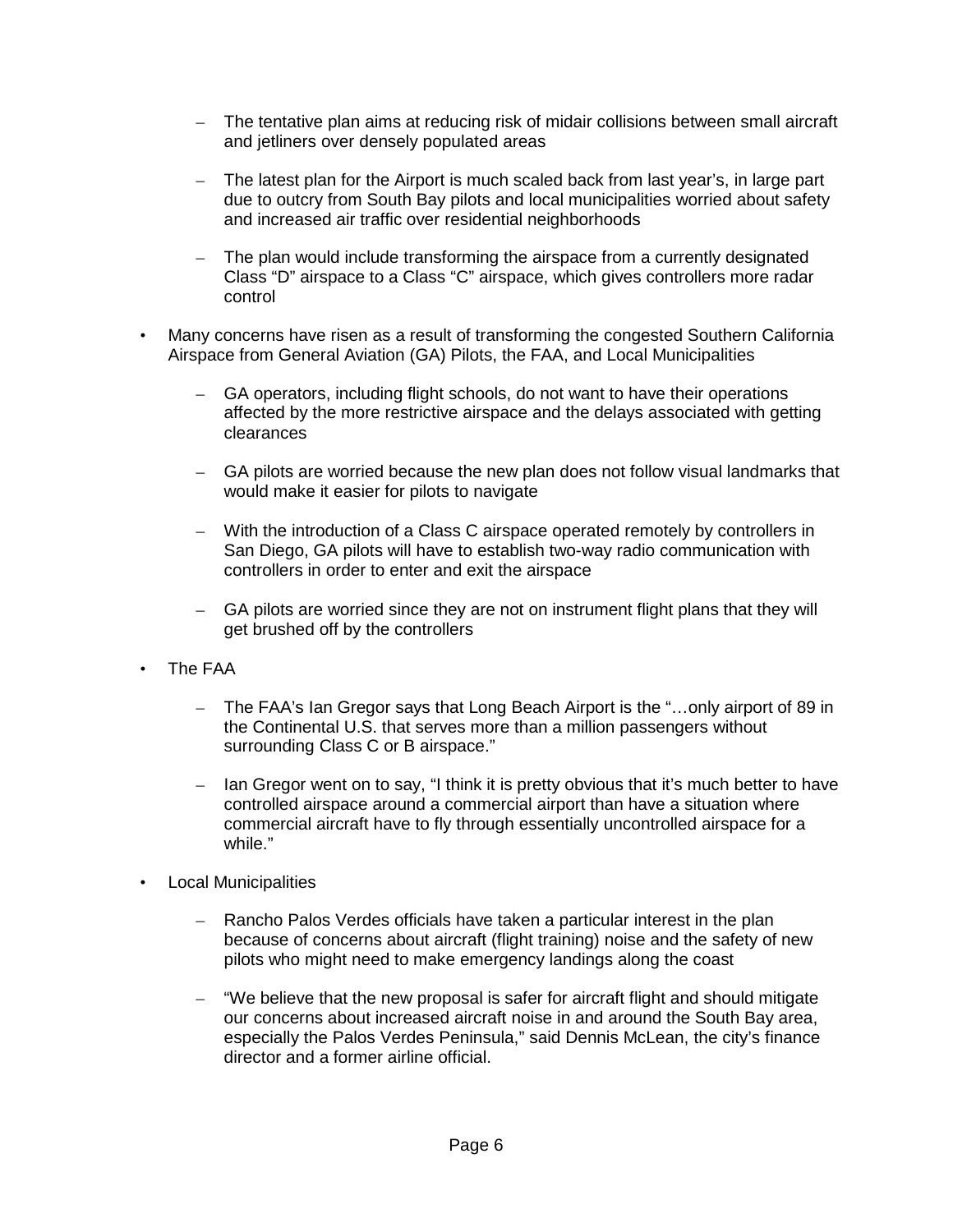- The FAA will host two public meetings in Long Beach on its new proposal at which public comments will be accepted
- If the proposal moves forward, it will begin with a "notice of proposed rulemaking," beginning an 18 month process

Source: [http://www.presstelegram.com](http://www.presstelegram.com/)

## **Aircraft Noise Stringency Standards: ICAO/CAEP Process Update**

- ICAO's Committee on Aviation Environmental Protection (CAEP)
- Sets International Aircraft Noise Certification Standards known as Chapters 2, 3, and 4
- Working Toward Agreement on a New (Chapter 5) Noise Standard at CAEP/9 1n 2013
	- Current proposals range from the Chapter 4 Standard -3, -5, -7, -9 -11 dB cumulatively over the three certification measurement locations
	- Applicable to new aircraft types certified after January 1, 2020 (2017 was dropped)
	- Increase in noise stringency for aircraft less than 10 metric tons (~22,000 lbs)
- The Cost/Environmental Benefits are Being Studied
- The Airports Council International North America (ACI-NA) represents US airports at the CAEP meetings
- LAWA is a member of ACI-NA and LAWA staff actively participate in ACI-NA committees that provide guidance on a range of environmental issues including aircraft noise
	- ACI-NA with Member Airport Support Pushes for New Noise Standards that Reflect Continual Improvements in Aircraft/Engine Technology
- ACI-NA is Concerned that:
	- The original 2017 implementation date has been eliminated; the current Chapter 4 noise standard became effective January 1, 2006
	- Agreement on a new noise standard may not be reached at CAEP/9, which would mean at least a three-year delay
	- Other environmental issues such as air quality standards may trump noise
- ACI-NA Will Continue to Press for a New Noise Standard as CAEP/9

Sources:<http://www.aci-na.org/sites/default/files/oh.x-icao-saturday.pdf> <http://legacy.icao.int/env/caep.htm>

### **9. Roundtable Member Discussion**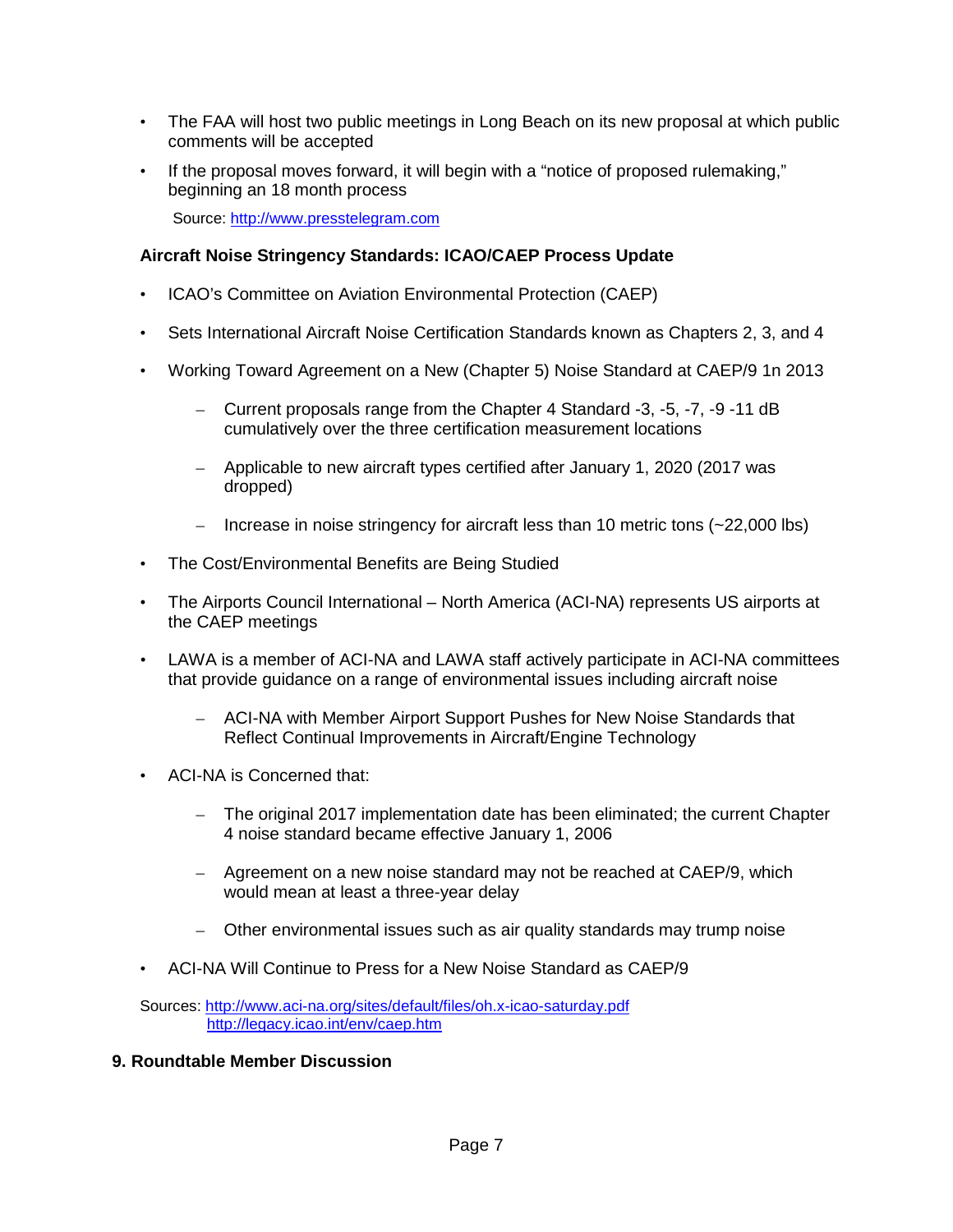Member Beverly Ackerson expressed her concerns about helicopters operating near LAX. LAWA's Mike Feldman said that there are very few helicopters based at LAX with the Coast Guard representing the largest operator. The Coast Guard conducts search and rescue operations and has been a very good neighbor. LAWA is going to decommission the helipad on the parking structure as it presents airspace and safety concerns. LAWA staff Scott Tatro indicated that helicopters are more of a concern for the communities near Van Nuys, Santa Monica, and Torrance airports.

Scott Tatro mentioned that the FAA kicked off in August 2011 its Optimization of Airspace and Procedures in the Metroplex (OAPM) study, which is designed to optimize the efficiency of the Southern California airspace. For the purposes of this study, the Metroplex airspace extends from Santa Barbara south to San Diego. Scott invited the FAA to make a presentation to the Roundtable, which the FAA agreed to do at a later point in the Metroplex process. Scott indicated that there will be an environmental process and public input will be sought.

Chairman Denny Schneider indicated that it would better to have the FAA present this information sooner rather than later.

Member JoAnn Williams asked what is the purpose of the Metroplex study? Scott said that the purpose of the study is to remove airspace inefficiencies to allow for optimum departure and arrival profiles. Steve May said that any proposed changes requiring an Environmental Impact Statement will be removed from the Metroplex process. The goal is to get as much accomplished as quickly as possible.

JoAnn Williams thanked LAWA staff for looking into the potential operations that may affect Windsor Hills. She suggested that LAWA staff may want to come to the area to survey the noise she is experiencing. Scott Tatro recommended providing specific dates and times of events JoAnn or her neighbors find bothersome. Given LAWA's aircraft noise and operations management system, Scott believes that LAWA can identify what is causing the problem.

#### **10. Review of Roundtable Action Items**

#### **Formal Action Item**

The Roundtable selected Dick Croxall to attend the 2012 UC Davis Aviation Noise and Emissions Symposium.

## **Requests from Members**

Chairman Schneider stated that there is a checklist of critical issues that the FAA needs to evaluate for proposed actions or projects under the National Environmental Policy Act (NEPA). He requested that the FAA provide a copy of the NEPA Checklist to the Roundtable members.

Chairman Schneider requested that the FAA focus on looking for potential solution to address the noise issues related to aircraft on the CDA. He emphasized that the Roundtable is not proposing that FAA do away with the CDA, but just to see what can be done to address La Habra Heights' concerns about increased aircraft noise over its community.

Chairman Schneider requested LAWA send out an email to ask the members for their suggestions or ideas on what they would like to accomplish by establishing working relationships with other roundtables.